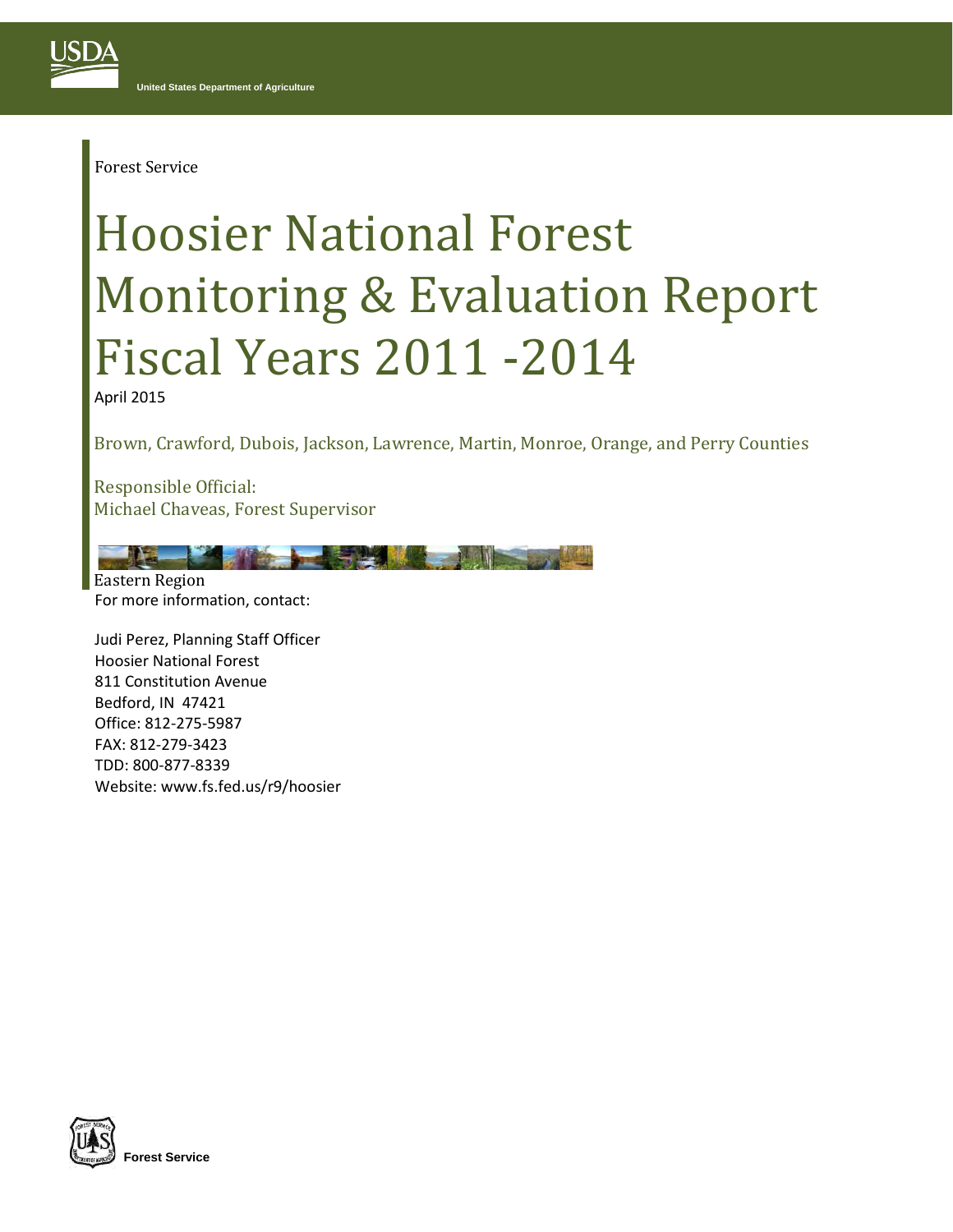The U.S. Department of Agriculture (USDA) prohibits discrimination in all its programs and activities on the basis of race, color, national origin, age, disability, and where applicable, sex, marital status, familial status, parental status, religion, sexual orientation, genetic information, political beliefs, reprisal, or because all or part of an individual's income is derived from any public assistance program. (Not all prohibited bases apply to all programs.) Persons with disabilities who require alternative means for communication of program information (Braille, large print, audiotape, etc.) should contact USDA's TARGET Center at (202) 720-2600 (voice and TDD). To file a complaint of discrimination, write USDA, Director, Office of Civil Rights, 1400 Independence Avenue, S.W., Washington, D.C. 20250-9410, or call (800) 795-3272 (voice) or (202) 720-6382 (TDD). USDA is an equal opportunity provider and employer.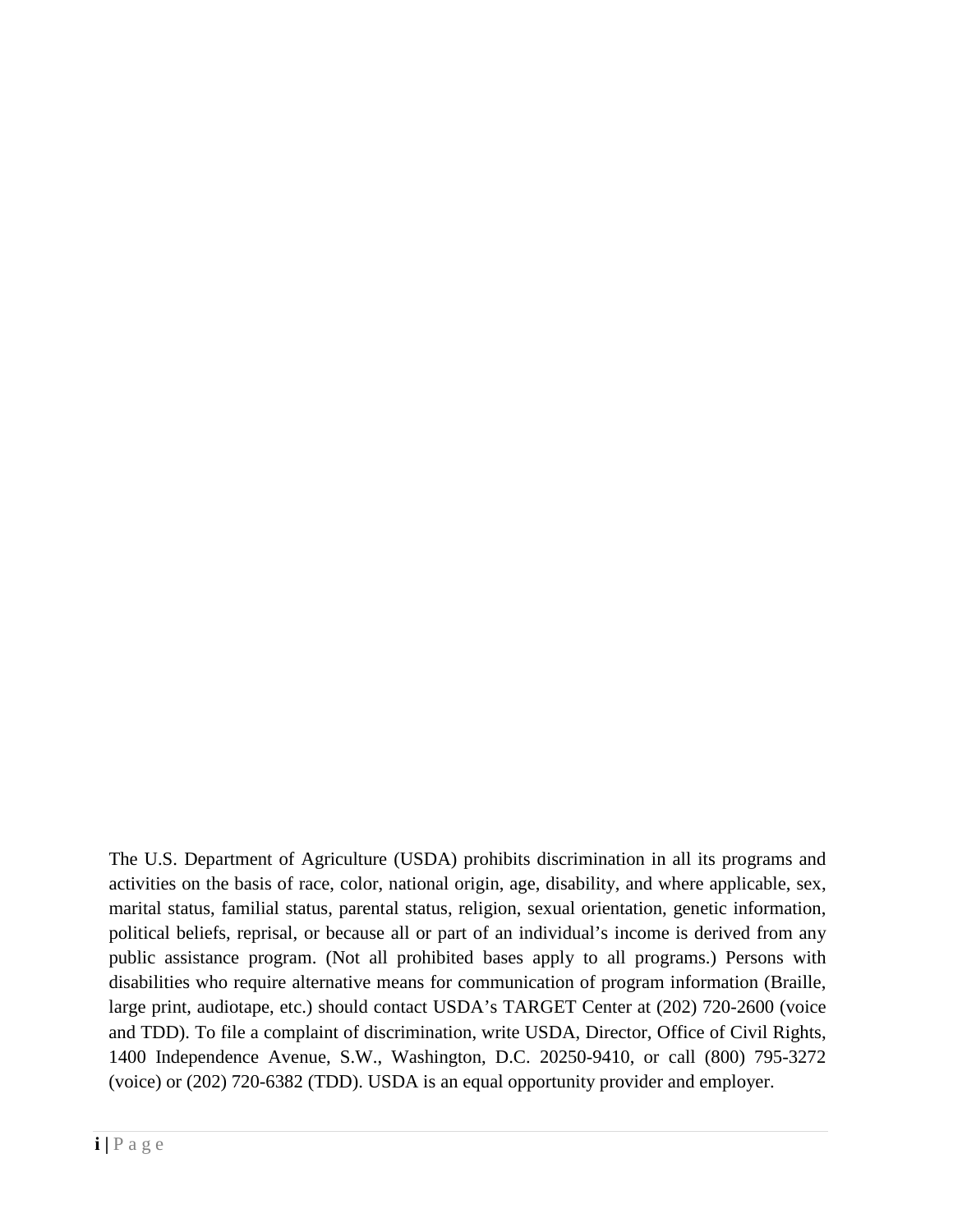# **Contents**

| MONITORING THAT OCCURRED - ANNUAL BREEDING BIRD SURVEY (FY2011-2014)2<br>MONITORING THAT OCCURRED - COMPLIANCE WITH FOREST PLAN GUIDANCE (FY12) 4 |  |
|---------------------------------------------------------------------------------------------------------------------------------------------------|--|
|                                                                                                                                                   |  |
|                                                                                                                                                   |  |
| MONITORING THAT OCCURRED - TIMBER SALE ALLOWABLE SALE QUANTITY (ASQ) (FY2011-                                                                     |  |
|                                                                                                                                                   |  |
|                                                                                                                                                   |  |
|                                                                                                                                                   |  |
|                                                                                                                                                   |  |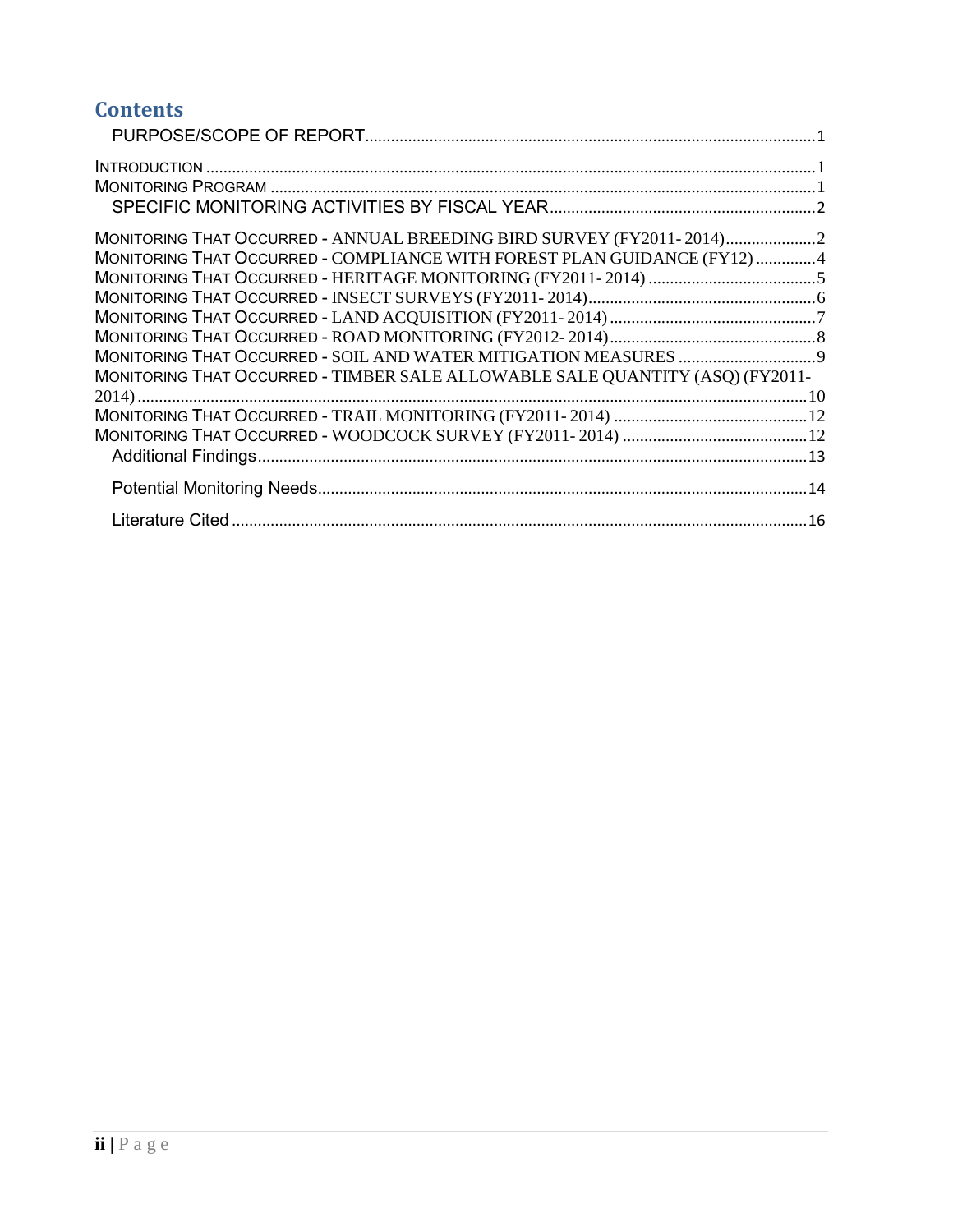# <span id="page-3-0"></span>**PURPOSE/SCOPE OF REPORT**

#### <span id="page-3-1"></span>**Introduction**

The annual monitoring and evaluation report is required by the National Forest System Land Management Planning Rule 36 CFR 219.11 (2000). It is also required by the Hoosier's Land and Resource Management Plan (*Forest Plan*) (USDA FS 2006) which was signed by Regional Forester Randy Moore on January 11, 2006. The Monitoring Program is described in Chapter IV of the *Forest Plan*.

Forest wide and project specific monitoring is an ongoing program that has been occurring since the current *Forest Plan* was signed in 2006. The documentation however has not been completed since fiscal year 2010. This is the fifth Monitoring and Evaluation Report compiled under the 2006 Hoosier National *Forest Plan* with the first being completed in FY 2006. This report will document monitoring that occurred in Fiscal years 2011, 2012, 2013, and 2014. Project specific monitoring and monitoring for the national Best Management Practices (BMP) Program are also included.

The Monitoring and Evaluation Report contains three major sections: Purpose/Scope of Report, Specific Monitoring Activities for Fiscal Years 2011 through 2014, and Findings, which is under the Specific Monitoring Activities. Specific Monitoring Activities by Fiscal Year includes what monitoring was done; why it was done; who did it; how and when it was done; and finally what was learned from the results.

# <span id="page-3-2"></span>**Monitoring Program**

The *Forest Plan* describes three levels of monitoring:

- Monitoring Implementation−Determines if prescriptions, projects, and activities are implemented as designed and in compliance with *Forest Plan* goals and guidance.
- Monitoring Effectiveness−Determines if prescriptions, projects, and activities are effective in meeting management goals and direction.
- Validation Monitoring−Determines if the initial data and assumptions used in developing the Plan were correct or if there is a better way to meet forest planning regulations, policies, and goals.

Table 4.2 of the *Forest Plan* (USDA FS 2006) contains the items to be monitored organized by Forest goal.

#### Monitoring Guide

The Monitoring and Evaluation Guide was completed in July 2007 and is posted to the Forest Internet page

[\(http://www.fs.usda.gov/Internet/FSE\\_DOCUMENTS/fsbdev3\\_017413.pdf\)](http://www.fs.usda.gov/Internet/FSE_DOCUMENTS/fsbdev3_017413.pdf). The Monitoring Guide provides guidance on how to accomplish monitoring of the items listed in Table 4.2 of the *Forest Plan*.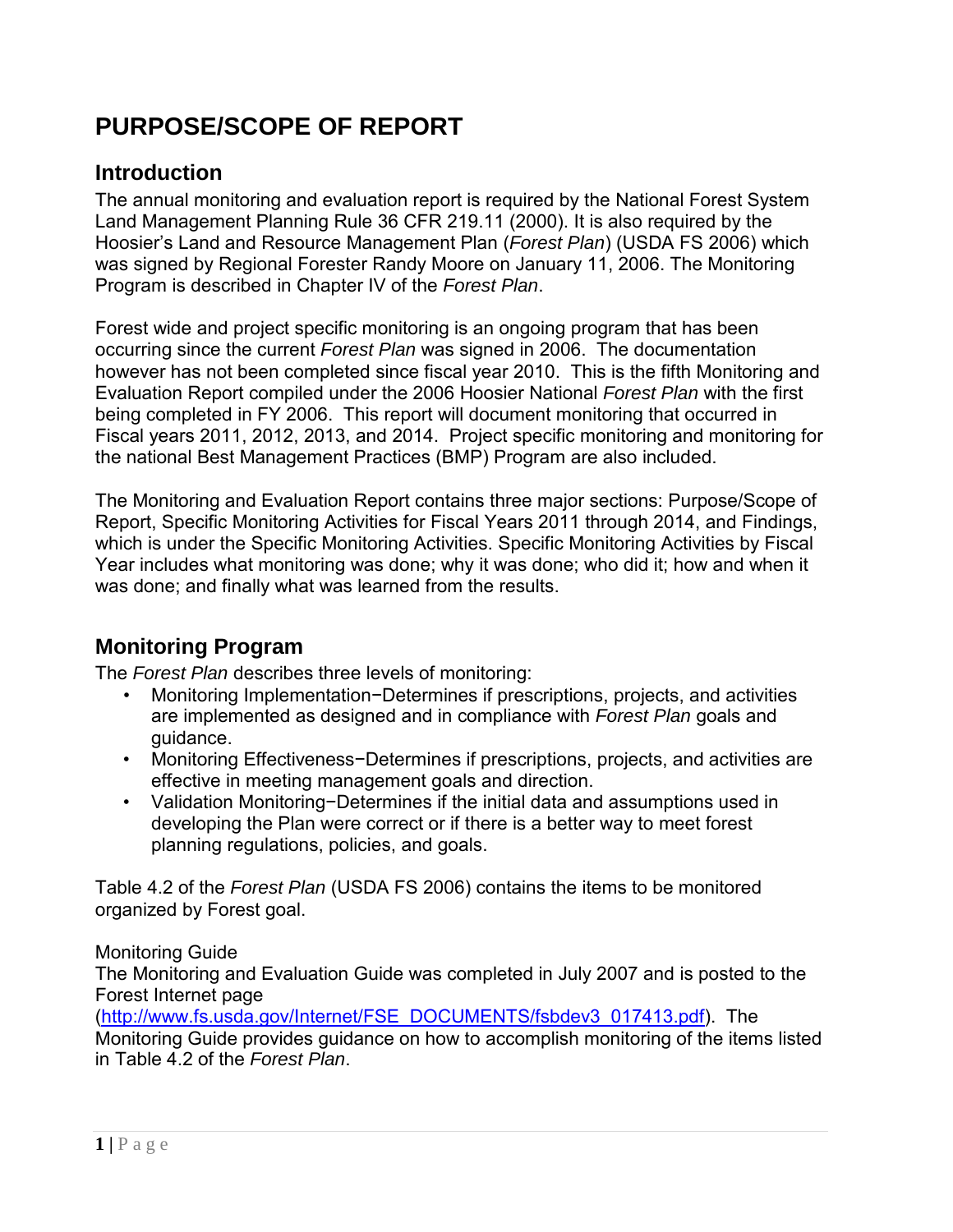#### Annual Monitoring Activities

Annual monitoring activities are selected from the Monitoring and Evaluation Guide and included in the annual program of work for the Hoosier National Forest. Monitoring activities are commensurate with what projects and activities are being implemented on the Forest. As an example timber harvesting has increased on the Hoosier since implementation of the 2006 Forest Plan began. Therefore much of the monitoring conducted is aimed at measuring the impacts of that activity.

Additionally, the National Best Monitoring Practices (BMP) program was introduced in a letter from Deputy Chief Leslie Weldon on April 30, 2012. The National BMP Program integrated water resource protection into management activities conducted nationwide. The Program will allow the Agency to document compliance with nonpoint source pollution at local scales. The program was phased in during Fiscal Year (FY) 2013 and FY 2014 with full implementation beginning with a two-year reporting cycle in FY 2015 and FY 2016. The Hoosier selects BMPs for monitoring while considering ongoing activities and monitoring needs. This is in addition to monitoring requirements included in the Forest Plan.

# <span id="page-4-0"></span>**SPECIFIC MONITORING ACTIVITIES BY FISCAL YEAR**

#### <span id="page-4-1"></span>**Monitoring That Occurred - ANNUAL BREEDING BIRD SURVEY (FY2011- 2014)**

The Hoosier has a multi-year participating Agreement with Purdue University Department of Forestry and Natural Resources to conduct point-count surveys at nine areas on the Hoosier National Forest.

The breeding bird survey responds to *Forest Plan* goal "Maintain and Restore Sustainable Ecosystems" and the two questions "What are the population trends of management indicator species?" and "How will diversity be affected by various mixes of resource outputs and uses?"

The breeding bird survey responds to three of Region 9's Courageous Conservation goals (USDA FS 2005):

- Protect ecosystems across boundaries
- Walk the talk for sustainability
- Revolutionize effectiveness and efficiency

Point-count surveys were conducted at nine areas on the Forest during May-June 2011 and May-June 2012 by Purdue University (Dunning and Riegel 2012). Additional surveys were conducted in 2013 and 2014. They conducted two replicate point counts at each of 25 points in each area. Surveys were 10 minutes in length during which the number, identity, and behavior of all birds seen and heard were recorded. Biologists gathered the data using techniques similar to previous field seasons (described in Winslow 2000, Dunning and Bondo 2003, Dunning 2003) and the survey protocol described in Dunning and Rea (2001).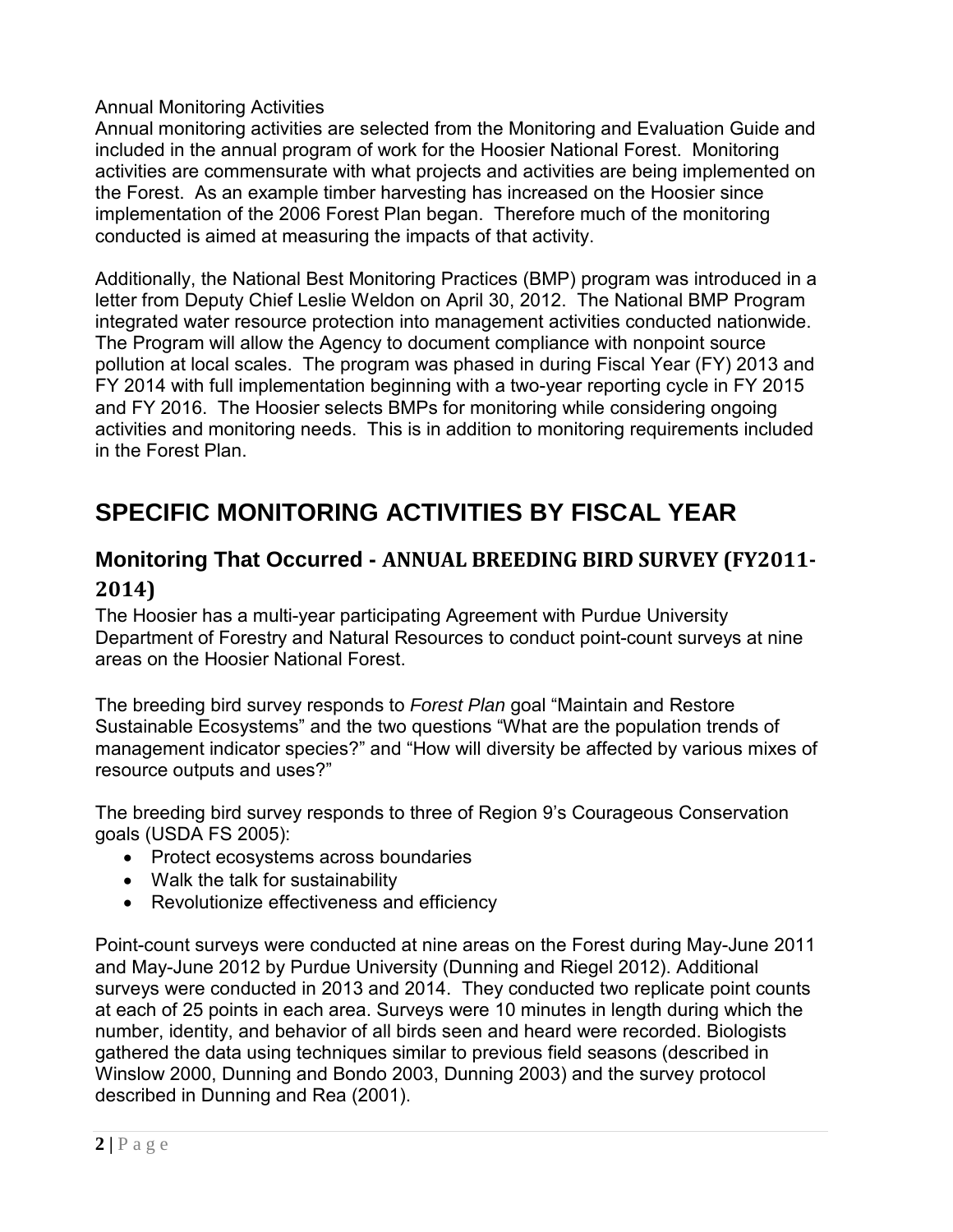The areas sampled in 2012 were the same ones sampled in 2010. Similar to previous years, Dunning and Riegel (2012) state, "The results of the 2012 monitoring season emphasize that the Hoosier National Forest supports sizeable populations of bird species associated with mature eastern deciduous forest. While the health and viability of these populations cannot be assessed without demographic studies, it is clear that many species of forest birds are widespread throughout the National Forest. The list of common species includes many neotropical migrants, a group of management concern. The continued presence of several locally rare, potentially breeding species, such as Black-and-white Warbler, Black-throated Green Warbler is encouraging."

The 2012 survey showed that many neotropical migrants were among the common species noted, including two *Forest Plan* Management Indicator Species (MIS) - Acadian flycatcher and wood thrush. The number of Yellow-billed Cuckoos observations (116) represents a continued increase from the 2010, 2008 and 2006 surveys. Approximately 45% of all observations consisted of eight species: Acadian Flycatcher, American Crow, Eastern Wood-Pewee, Ovenbird, Red-eyed Vireo, Scarlet Tanager, Tufted Titmouse, and Wood Thrush. Table 3 (below) shows the percent pf the species that were most represented in the total count, the percent of the total count and the number of observations.



**Wood thrush (***Hylocichla mustelina)*

Survey results from the 2013 report shows that 75 different species were observed. The ten most observed species are displayed in Table 3. The Black-billed Cukcoo (*Coccyzuz erythropthalmus*) and the Black-and-white Warbler (*Mniotilta vaira*), relativel y rare species associated with mature forest were also observed during the survey. However, the number of observations (14) is less than in previous years, 31 in 2011 and 43 in 2009, but is similar to 2007 (13). Cerulean Warbler (*Setophaga cerulean*), were detected 14 times similar to 2011 and 2007, but less than 2009 when 46 were recorded. Overall results of the survey show a 8.9 percent increase in the total number of detections when compared to surveys from 2009 and 2011. The total cannot be compared to results from 2012, because a different set of study points were observed.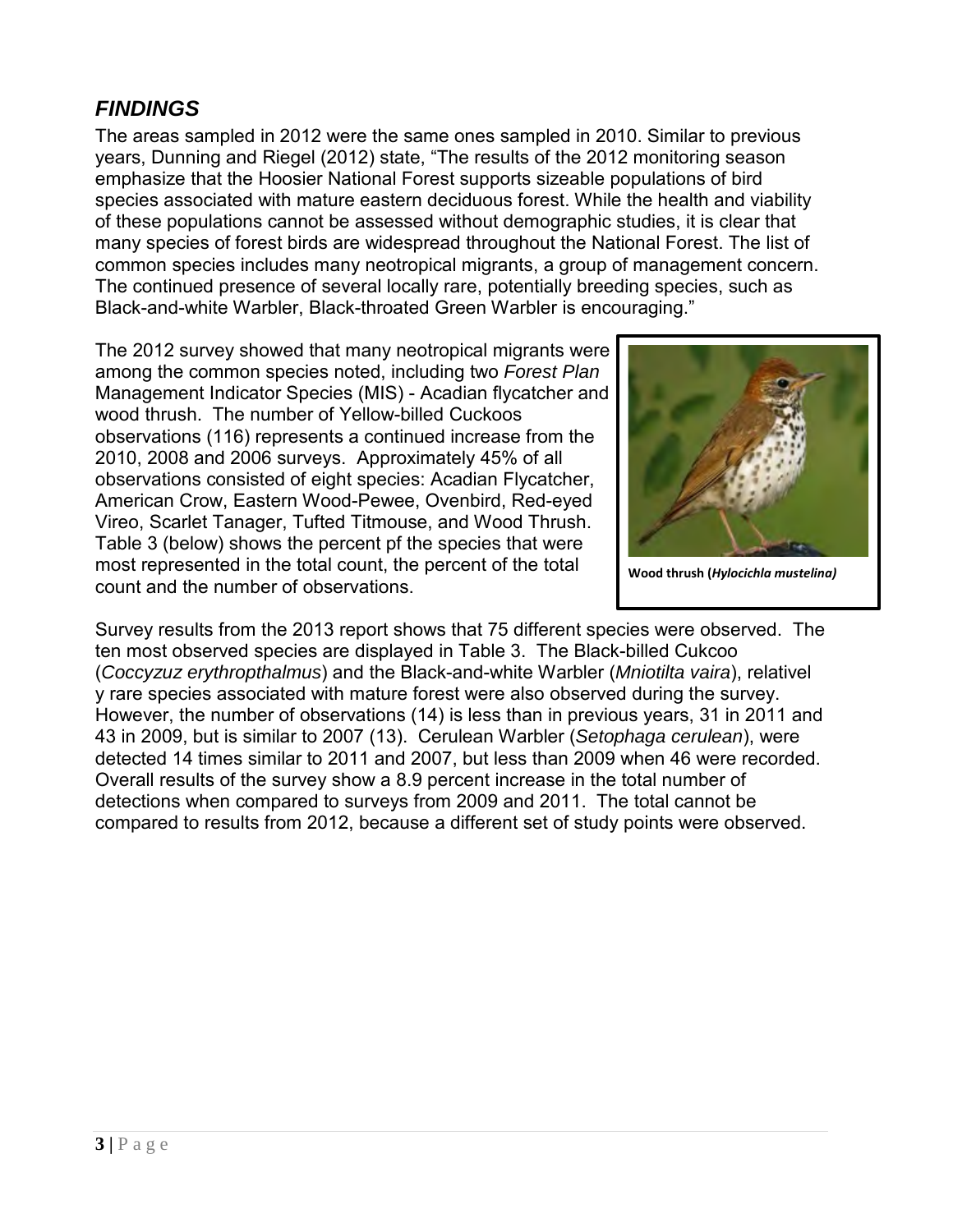| <b>Species</b>               | 2012               | 2013               |  |
|------------------------------|--------------------|--------------------|--|
|                              | % (# observations) | % (# observations) |  |
| Acadian flycatcher           | 5.4% (379)         | $6.6\%$ (582)      |  |
| Empidonax virescens)         |                    |                    |  |
| <b>American Crow</b>         | $4.1\%$ *          | $5.1\%$ (452)      |  |
| (Corvus brachyrhynchos)      |                    |                    |  |
| <b>Blue-gray Gnatcatcher</b> |                    | $3.4\%$ (300)      |  |
| (Polioptila caerulea)        |                    |                    |  |
| Eastern Wood-Pewee           | 5.6% (395)         | 5.9% (519)         |  |
| (Contopus virens)            |                    |                    |  |
| <b>Northern Cardinal</b>     |                    | $3.3\%$ (337)      |  |
| Cardinalis cardinalis)       |                    |                    |  |
| Ovenbird                     | 4.9% (342)         | $3.7\%$ (326)      |  |
| (Seiurus aurocapilla)        |                    |                    |  |
| Red-eyed Vireo               | $9.5\%$ (667)      | $9.1\%$ (808)      |  |
| (Vireo olivaceus)            |                    |                    |  |
| <b>Scarlet Tanager</b>       | $6.3\%$ (443)      | 4.6% (406)         |  |
| (Piranga olivacea)           |                    |                    |  |
| <b>Tufted Titmouse</b>       | 4.6% (320)         | $5.8\%$ (512)      |  |
| (Baeolophus bicolor)         |                    |                    |  |
| Wood thrush                  | 4.5 % (317)        | 4.4% (390)         |  |
| (Hylocichla mustelina)       |                    |                    |  |

Table 3: Most recorded species from the 2012 and 2013 Breeding Bird Survey reports.

\*Number of observations not recorded

# <span id="page-6-0"></span>**Monitoring That Occurred - COMPLIANCE WITH FOREST PLAN GUIDANCE (FY12)**

Chapter 4 of the Forest Plan addresses guidance and compliance with the *Forest Plan* in this question "Is this Forest complying with guidance outlined in *Forest Plan*?" The question addresses all eight of the *Forest Plan* goals.

The question addresses one of Regions 9's Courageous Conservation goals:

- Protect ecosystems across boundaries
- Connect citizens to the land
- Walk the talk for sustainability

The monitoring responds to the 2007 Forest Service Strategic Plan Goals:

- Restore, Sustain, and Enhance the Nation's Forests and Grasslands
- Maintain basic management capabilities of the Forest Service.

Forest personnel conducted monitoring of numerous timber sales and restoration projects checking for adherence to *Forest Plan* guidance. Monitoring occurred at different times throughout the year, but was done after completion of the project.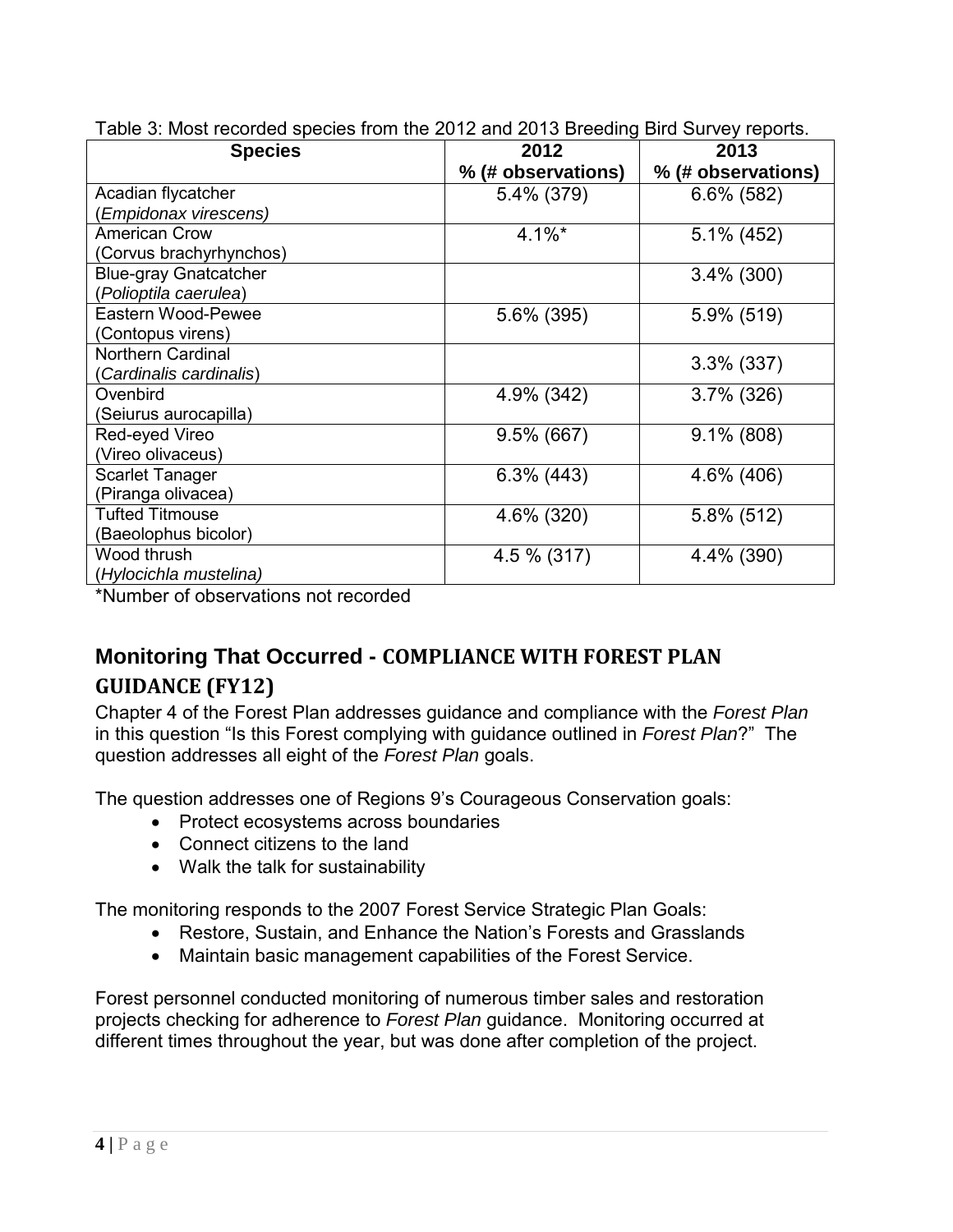The Forest Leadership Team monitored the Tower and Plock Timber Sales. The skid and log roads had been closed and water bars and other mitigation measures were in place and functioning properly. The seeding had not taken hold due to the drought that was occurring. Once moisture conditions improved the area was reseeded as needed. There were no other reported concerns associated with timber sales.

Mitigation and operating standards in planning documents should not be so restrictive that they preclude the ability of forest personnel to establish acceptable skid trails and log landings. It is also important that personnel designing skid trails and log landings onsite work with other Resource Specialists in locating these to reduce environmental impacts as much as possible and to jointly develop and implement mitigation measures.

#### <span id="page-7-0"></span>**Monitoring That Occurred - HERITAGE MONITORING (FY2011- 2014)**

Annual heritage monitoring is done at various times throughout the year by Hoosier personnel. Table 1 displays the number monitoring sites that met requirements and the number of sites monitored for each question being addressed. The heritage resource monitoring responds to the *Forest Plan* goal "Protect our Cultural Heritage." More specifically it responds to the two questions "Are mitigations and protection measures correctly applied for ground disturbing activities?" and "Are heritage resources being damaged by vandalism?"

The heritage monitoring responds to one of Region 9's Courageous Conservation goals:

• Connect citizens to the land.

Table 1: Heritage Monitoring Questions and Results

| <b>Question to be addressed (units)</b>                                                                                                                              |     | FY2011   FY2012   FY2013 |       | <b>FY2014</b> |
|----------------------------------------------------------------------------------------------------------------------------------------------------------------------|-----|--------------------------|-------|---------------|
| Are mitigation and protection measures<br>correctly applied for ground disturbing<br>activities<br>(# of sites or projects meeting/# sites or<br>projects monitored) | 9/9 | 6/6                      | 26/26 | 18/18         |
| Are heritage resources being damaged by<br>vandalism? (# of sites)                                                                                                   |     |                          |       |               |

# *FINDINGS*

Site are being protected by the operating procedures and site-specific mitigation measures applied during project implementation. Sites that have been flagged for protection were avoided and newly discovered sites are recognized and protected during project implementation. Personnel turnover and discovery of sites during implementation complicates the process.

In Fiscal year 2013 one site site was looted by individuals. Forest Law Enforcement personnel assisted and an assessment of damages was conducted under the Archaeological Resources Protection Act. No further investigation occurred.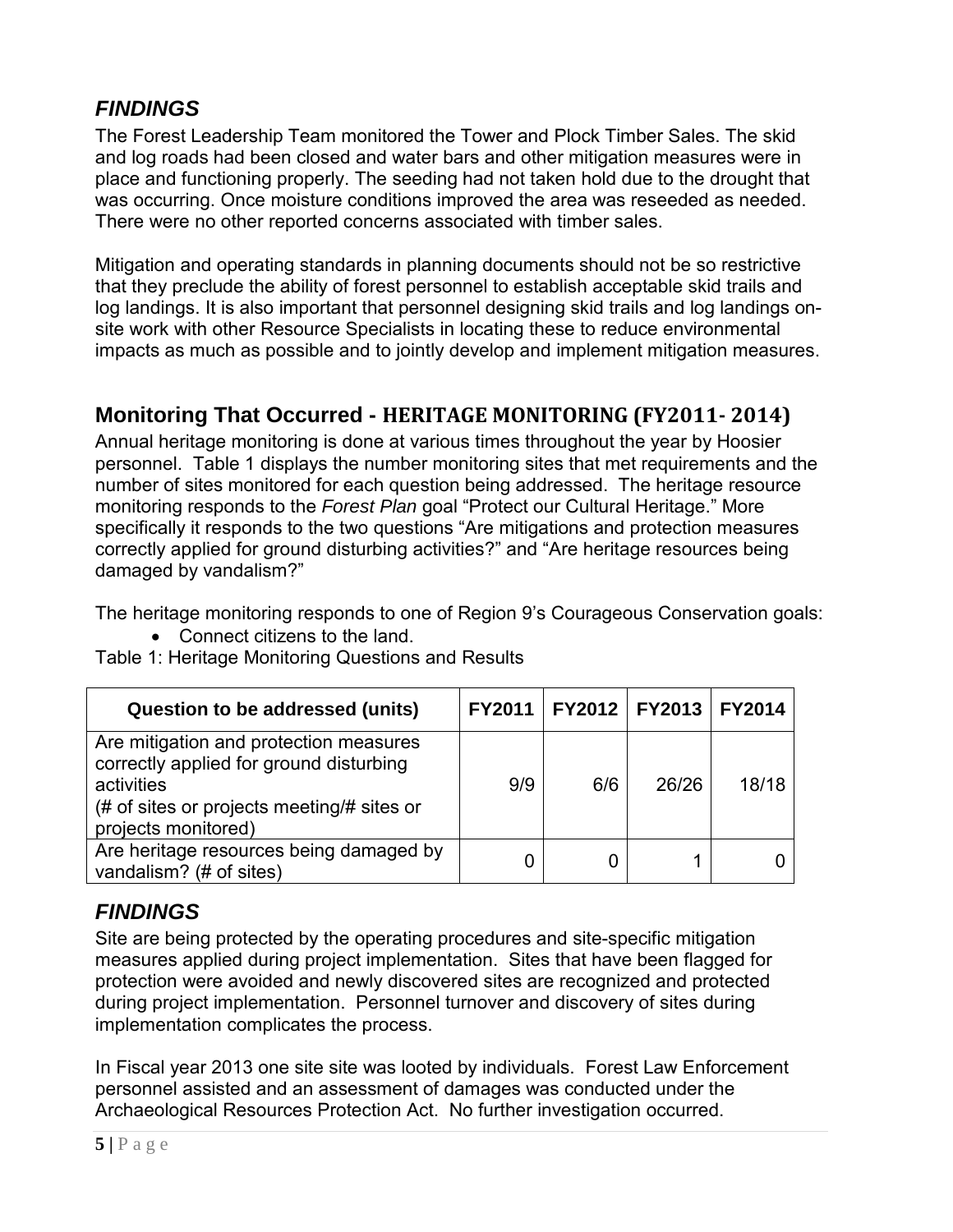No other incidents were noted. Impacts from illegal use of all-terrain vehicles on National Forest Systems lands continue to be a concern.

#### <span id="page-8-0"></span>**Monitoring That Occurred - INSECT SURVEYS (FY2011- 2014)**

Surveys for emerald ash borer (EAB) (*Agrilus planipennis*) were conducted in the summers of 2011, 2012, and 2014 by Hoosier National Forest personnel. General insect monitoring is also conducted by the Indiana Department of Natural Resources (DNR), Division of Plant Pathology and Entomology. Much of the work is being completed using both Indiana DNR and Forest Service personnel. Survey results are being collected and analyzed by Indiana DNR.

Insect surveys respond to *Forest Plan* goal "Maintain and Restore Sustainable Ecosystems" and the questions "Are insect and disease population levels compatible with objectives for restoring or maintaining healthy forest conditions?" and "To what extent is Forest management controlling undesirable occurrences of fire, insect, and disease outbreaks?"

The insect surveys respond to one of Regions 9's Courageous Conservation goals:

• Protect ecosystems across boundaries

The surveys respond to the 2007 Forest Service Strategic Plan Objective:

• Reduce adverse impacts from invasive and native species, pests, and diseases

During November of 2010 trees in the Hardin Ridge delimitation area (defined by IDNR) were inventoried. It was determined that less than two percent of trees inside the area were ash.

Beginning in March through May of 2011, one-hundred twenty-seven trees were marked and injected with Tree-age (ememectin benzoate). Additionally in the spring of 2012 one-hundred fifty-eight trees were also injected, including some on private lands.



**Emerald Ash Borer**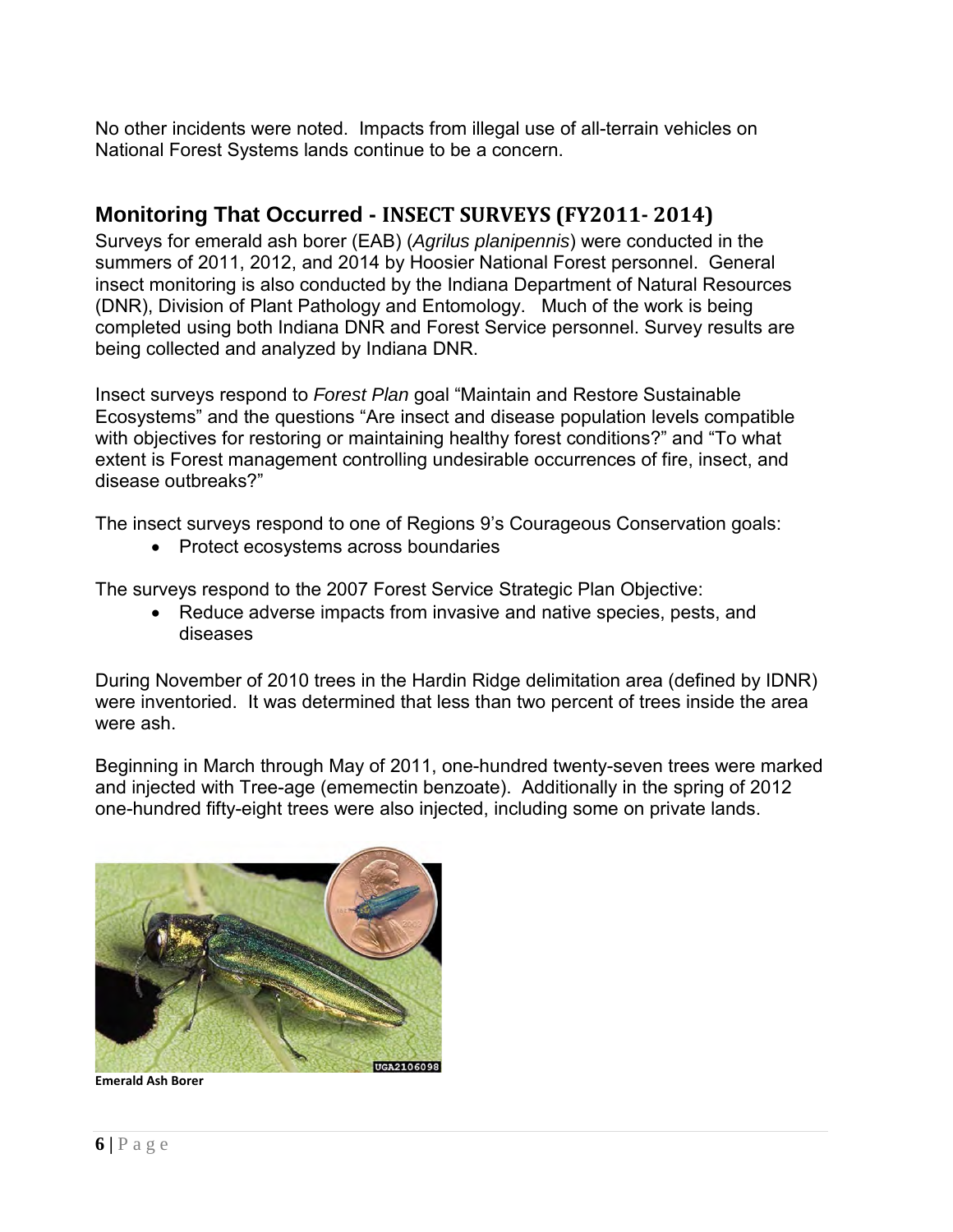Also in the spring 2012, purple panel traps were set and trap trees were girdled on the southern border of the delimitation area.

Hoosier personnel monitored the perimeter of the treated area in 2013 by installing purple panel traps. No monitoring of this area occurred in fiscal year 2014 due to the spread of Emerald Ash borer into Crawford, Orange, and Perry Counties.

## *FINDINGS*

The SLAM, or Slow Ash Mortality, treatments are a multi-agency, multi-year, and multifaceted effort to slow the rate at which ash trees succumb to emerald ash borer. Efforts conducted in one fiscal year are collected and analyzed in subsequent years. With the spread of EAB into other Indiana counties, the DNR has reprioritized the efforts.

#### <span id="page-9-0"></span>**Monitoring That Occurred - LAND ACQUISITION (FY2011- 2014)**

The Hoosier *Forest Plan* prioritizes land acquisition and adjustments to consolidate Forest ownership; provide access to existing National Forest System Land and water; and to protect or enhance threatened and endangered species habitat or other special areas (USDA Forest Service, 2006). The acreage of the Hoosier National Forest cited in the 2006 *Forest Plan* was 199,150 acres, which has increased over the eight years of *Forest Plan* implementation. Table 2, show the figures for FY 11 through FY 14.

Land acquisition reports are completed at the close of each fiscal year. The reports use data found in the deed records and other information that is on file in the Supervisor's Office in Bedford. The data is gathered by Hoosier personnel.

Changes in Hoosier ownership responds to the *Forest Plan* goal:

• Provide a useable landbase.

|                       | FY2011   | FY2012   | FY2013   | FY2014            |  |  |
|-----------------------|----------|----------|----------|-------------------|--|--|
| Total acres           | 37       |          | 16       | 455               |  |  |
| Management Area(s)    | 2.8      | 8.2      | 2.8      | 6.2 & 8.2         |  |  |
| County                | Orange   | Lawrence | Crawford | Brown &<br>Orange |  |  |
| Acquisition method(s) | Purchase | Purchase | Exchange | Purchase          |  |  |
| Total deed acreage    | 202,871  | 202,872  | 202,888  | 203,499           |  |  |

#### Table 2: Land Acquisition totals by Fiscal Year.

#### *FINDINGS*

Land acquisitions have helped consolidate ownership providing better user access to the National Forest. The Hoosier gained 509 acres bringing the total deeded ownership by the US Government to 203,499 acres (as of 9/30/2014).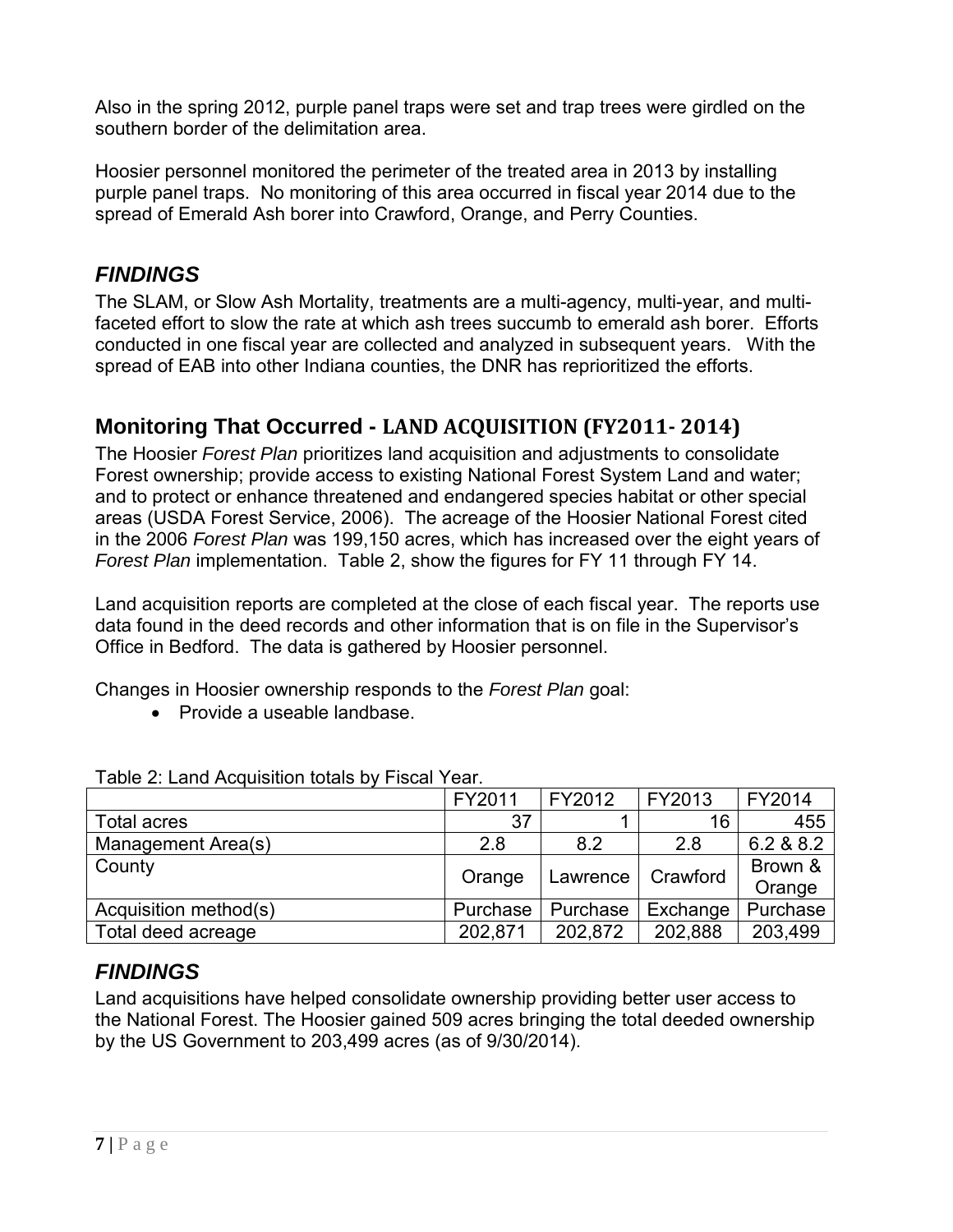The Hoosier National *Forest Plan* places a high priority on consolidating Forest ownership to provide access to existing public land and to protect or enhance threatened and endangered species habitat or other special areas.

The Hoosier gained 103 acres in Management Area (MA) 2.8 which is managed as general forest with area of old forest and scattered openings with a variety of plant species. Ninety acres were gained in MA 6.2 which is managed to provide opportunities for solitude and a feeling of closeness to nature. The remaining acres (366) were in MA 8.2 which includes designated Special Areas designed for the protection, perpetuation, and restoration of special feature or values. A land exchange in Fiscal Year 2013, under authority from the Weeks Act exchanged approximately 377 acres in MA 2.8 and 50 acres in MA 2.4 for an estimated 442 acres in MA 2.8. Management Area 2.4 is managed for the protection and enhancement of water-based recreation opportunities, visual quality, and riparian values.

#### <span id="page-10-0"></span>**Monitoring That Occurred - ROAD MONITORING (FY2012- 2014)**

Monitoring of roads responds to several of the *Forest Plan* Goals including:

- Maintain and Restore Watershed Health
- Provide for Recreation Use in Harmony with Natural Communities
- Protect Ecosystems across boundaries
- Connect citizens to the land.

This monitoring also responds to the 2007 Forest Service Strategic Plan Goals, including:

- Restore, sustain, and enhance the nation's Forests and Grasslands
- Maintain basic management capabilities of the Forest Service.

Specifically monitoring of roads responds to the following questions from Chapter 4 of the *Forest Plan*:

- Are mitigation and protection measures correctly applied for ground disturbing activities?
- Is trail use planned and implemented to protect land and other resources, promote public safety, and minimize conflicts with other users of the NFS lands?



The Forest maintains many miles of roads. Roads are divided into maintenance depending on their construction standards. Maintenance levels vary from 1 to 5, though only levels 1 through 4 are applicable on the Hoosier. All road monitoring is completed by Hoosier personnel.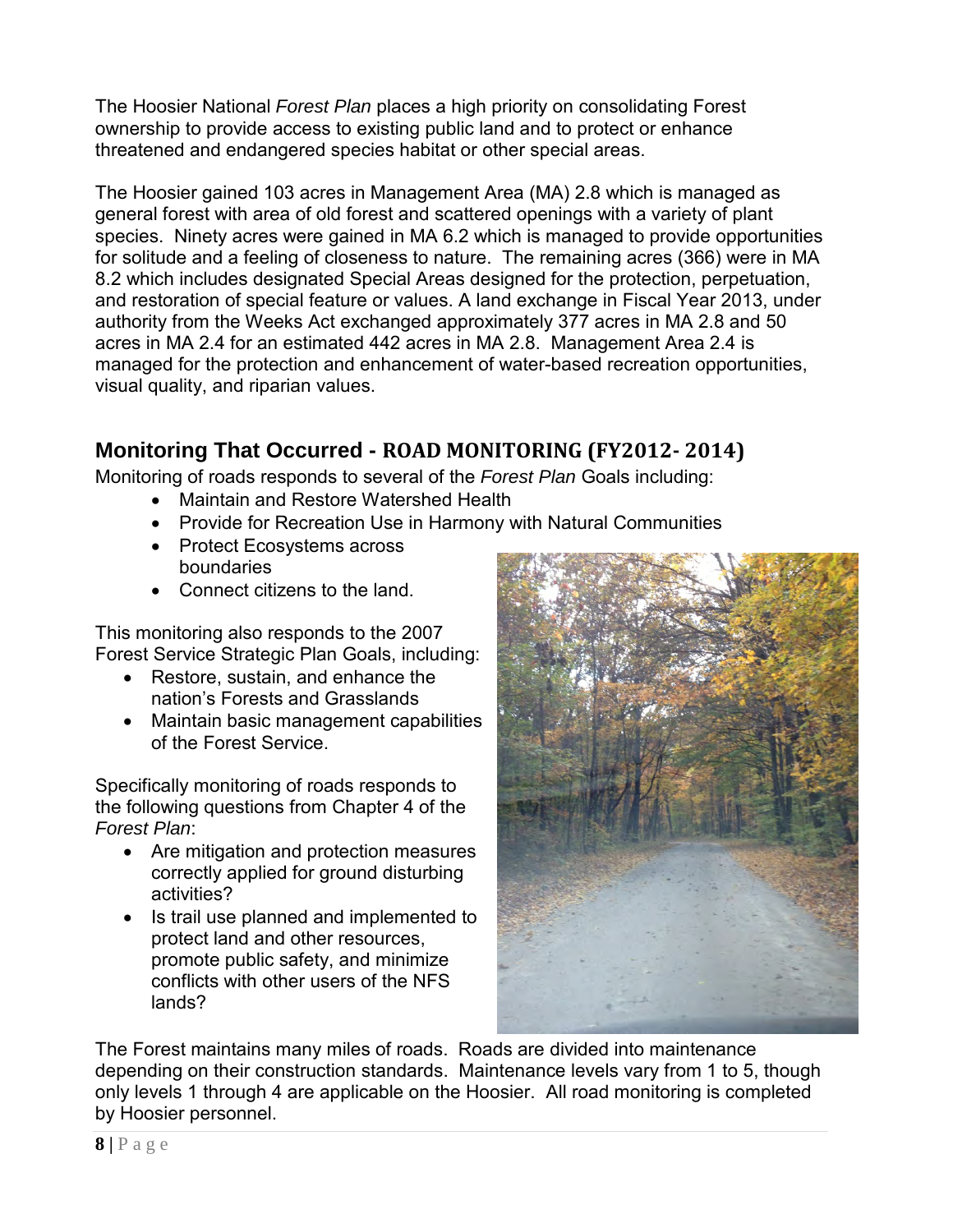Sixty-one miles of Forest roadways were monitored in 2012; 52 miles in FY 2013; and 25 miles in FY2014. Roads were reviewed to check conditions due to heavy use; extended hot and dry conditions (in 2012); monitor previous activities and mitigations; remove hazard trees; inspect bridges; and more. No corrective actions were identified as needed as a result of the monitoring.

#### <span id="page-11-0"></span>**Monitoring That Occurred - SOIL AND WATER MITIGATION MEASURES**

Forest personnel collected baseline water samples from selected streams during early spring FY 2012.

#### **Why This Monitoring**

SOIL AND WATER MITIGATION MEASURES (FY12, FY 13, FY 14)

The water quality monitoring responds to the *Forest Plan* goal "Maintain and Restore Watershed Health." The monitoring questions it responds to are "To what extent is Forest management affecting water quality, quantity, flow timing, and the physical features of aquatic, riparian, or wetland ecosystems?" and "Have the soil and water mitigation and protection measures been effective as applied to all management activities?"

The monitoring responds to one of Region 9's Courageous Conservation goals:

• Protect ecosystems across boundaries

The survey responds to the 2007 Forest Service Strategic Plan Goal:

• Restore, Sustain, and Enhance the Nation's Forests and Grasslands

Additionally, national forests are required to monitor Best Management Practices of soil and water mitigation. Activities are selected annually that will meet requirements of the *Forest Plan* goals stated above.

Best Management Practices monitoring for implementation and effectiveness, occurred in 2013 and 2014. Activities monitored in 2013 included:

• Chemical use near waterbodies

• Completed road and/or waterbody crossing construction or reconstruction Activities considered in 2014 were:

• Use of Prescribed fire

All monitoring was completed by Forest personnel.

The review of soil and water mitigation measures and Best Management Practices was completed by Forest personnel. Monitoring work on the Lacy Mine Bioreactor is being completed by United States Geologic Survey.

The monitoring was completed in the spring of FY 2012. Additional monitoring of Best Management Practices occurred in 2013 and 2014. Site visit, with analysis and discussion of project implementation and effectiveness occurred for each practice.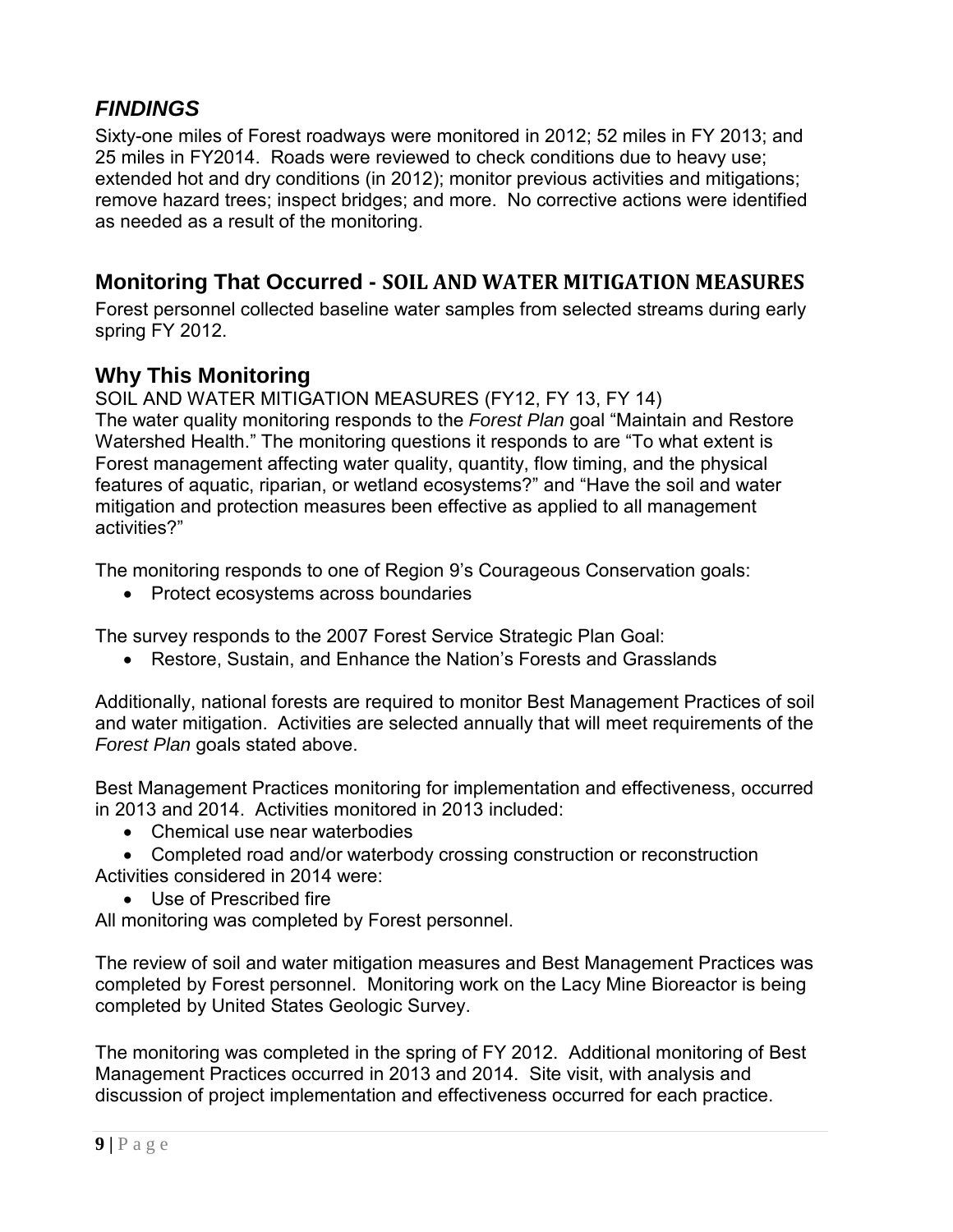Monitoring of the Lacy Mine bio-reactor is being done under Forest Service CERCLA authority as a three-year treatability study. Monitoring in FY2011 showed very little data as the flow into the North Bioreactor has been more consistent. There has been very little dilution effect except during the late winter thaw.

Management of Best Management practices required site visits by personnel. Required elements were considered and analyzed. Reports show that for the Chemical Use Near Waterbodies the implementation practices were marginally followed. Adjustments in application and handling were noted and addressed for future projects. Overall the treatment was deemed effective.

To address the Best Management Practice related to Completed Roads and/or Waterbody Crossing Construction or Reconstruction a special use road in the Pleasant Run area of the Forest was monitored. There were concerns with implementation related to soil piles left behind. These were noted and will be addressed in future project implementation. Overall effectiveness of the project and applied mitigation was good.

Monitoring in 2014 considered the Use of Prescribed Fire. Implementation of the project was "mostly" met, while effectiveness objectives were felt to be fully met.

Additional Best Management Practices were monitored in 2014. The only information that is recorded in the database of record is regarding the Use of Prescribed Fire. The Hoosier needs to seek better methods of conducting and assuring that the monitoring information gathered is recorded properly.

#### <span id="page-12-0"></span>**Monitoring That Occurred - TIMBER SALE ALLOWABLE SALE QUANTITY (ASQ) (FY2011- 2014)**

The Timber Sale ASQ monitoring responds to the *Forest Plan* goals of "Provide for Human and Community Development" and "Provide a Useable Landbase." The question addressed from Chapter 4 of the Forest Plan being responded to is: "Are timber sales meeting *Forest Plan* ASQ?"

Timber Sale ASQ monitoring responds to the following Region 9 Courageous Conservation goals:

- Protect ecosystems across boundaries
- Connect citizens to the land.

This monitoring also responds to the 2007 Forest Service Strategic Plan Goal:

• Provide and Sustain Benefits to the American People

Fiscal Year 2011 timber harvest totals were 3,868 CCF. This is approximately 40 percent of the average annual harvest allowed in the *Forest Plan*.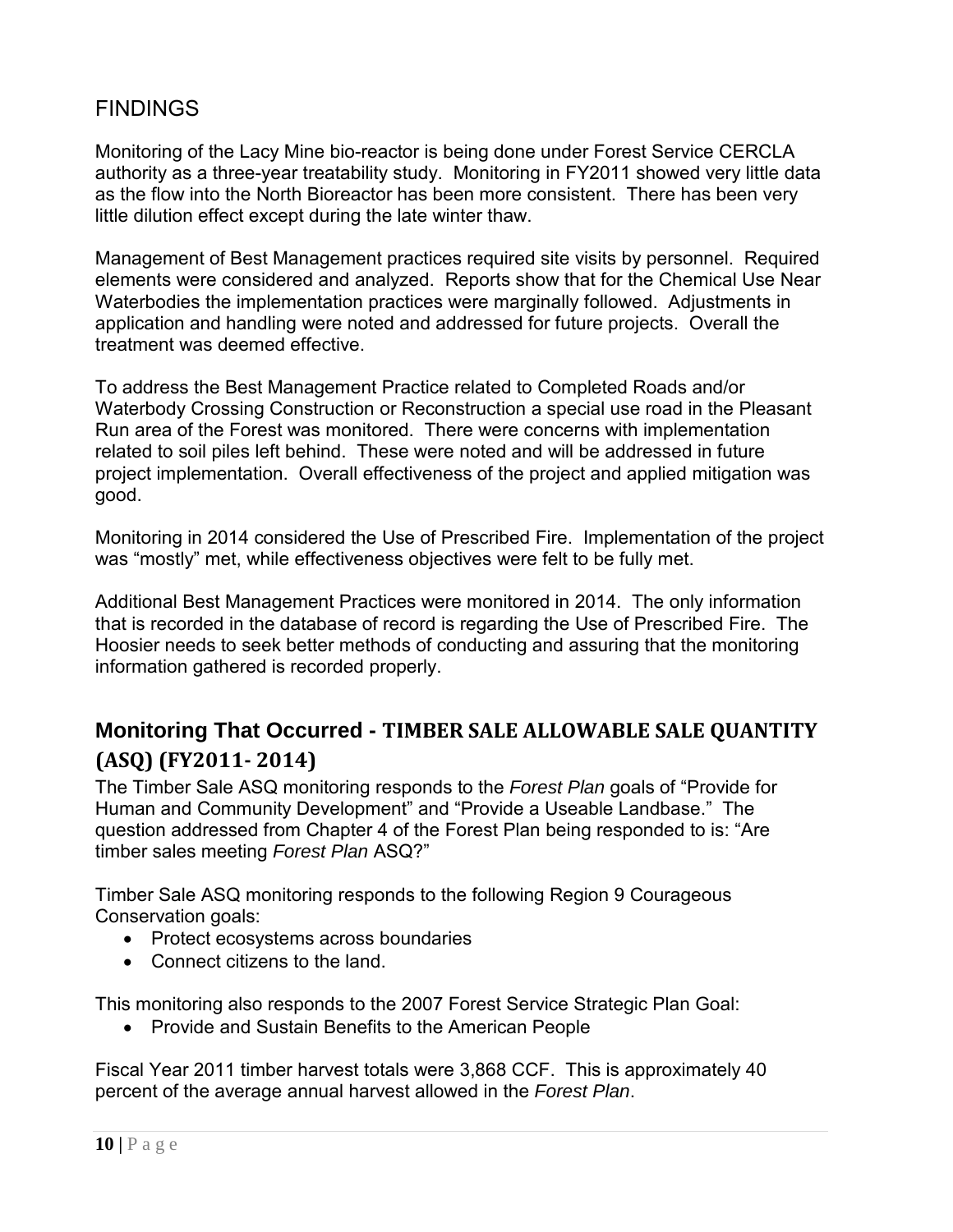Forest personnel reported a FY 2012 harvest level of approximately 4,755 CCF or 41 percent of the annual allowable harvest level permitted in the *Forest Plan*. This is below the average annual harvest allowed in the *Forest Plan* of 9,612 CCF/year.

Timber harvest totals in Fiscal year 2013 were estimated at 7,846 CCF. This is approximately 82 percent of the average annual harvest allowed in the *Forest Plan*.

Fiscal Year 2014 harvest levels were approximately 7,444 CCF, or 77 percent of the annual allowable harvest level permitted in the *Forest Plan*. The annual harvest rates continue to be below the amount allowed in the *Forest Plan*.

Hoosier personnel completed the analysis by accessing the timber sale records for the Fiscal Year.

#### *FINDINGS*

The allowable sale quantity for the Forest as stated in the *Forest Plan* is 9.612 MMCF for the first decade of plan implementation. Converting that to CCF would be an average of 9,612 CCF per year which is above the actual amount harvested in those fiscal years monitored shown in this report.

Annual harvest percentages have increased over the past two years rising to 82 percent of the annual permitted ASQ in Fiscal Year 2013 and 77 percent in 2014. The Hoosier has worked to rebuild the timber program on the Forest to move towards a range of resource related desired conditions stated in the *Forest Plan*. As more projects are offered a more consistent pool of interested contractors aids our ability to successfully implement timber harvest projects.

The Hoosier National Forest has not approached anticipated harvest limits since the implementation of the current *Forest Plan*.

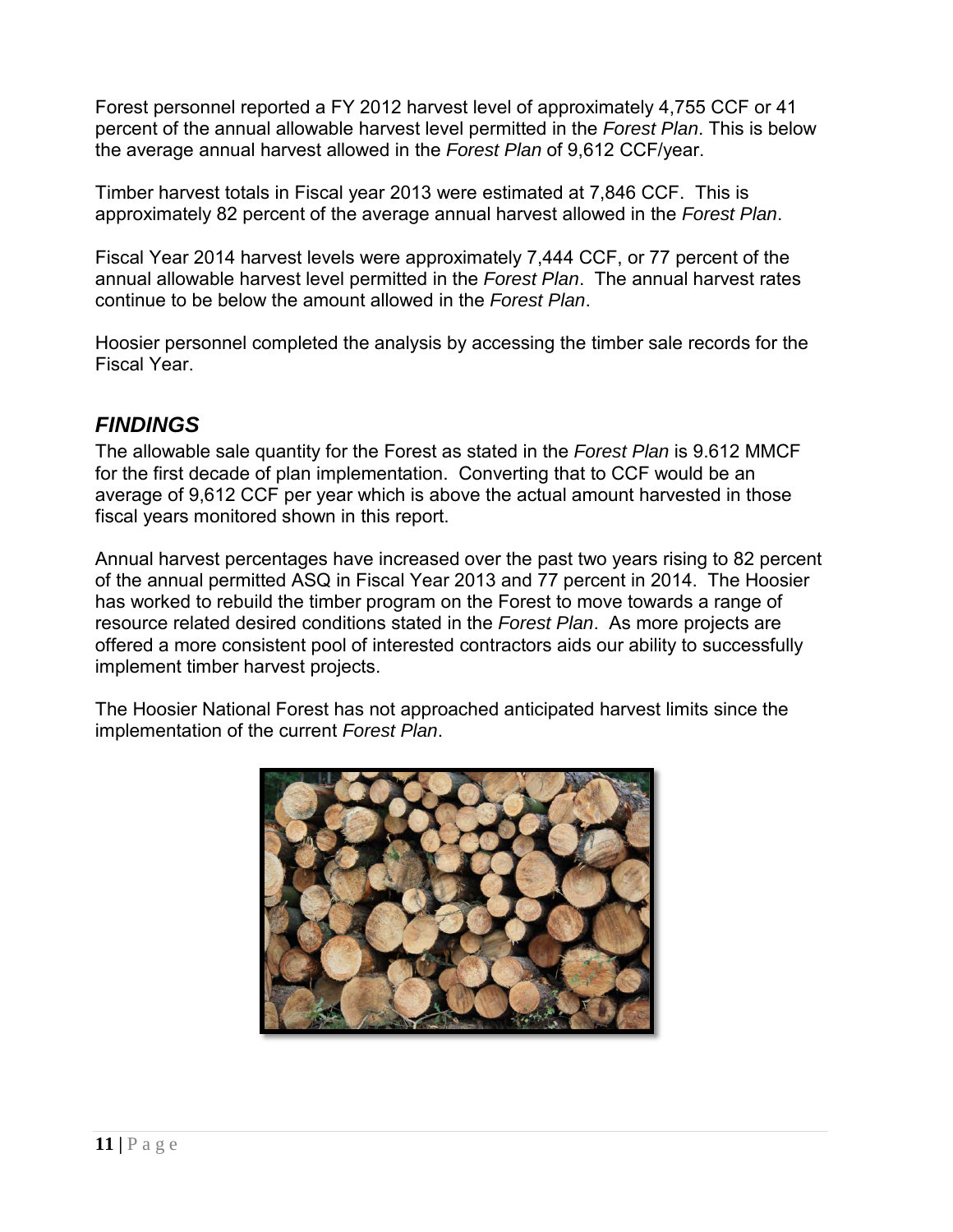## <span id="page-14-0"></span>**Monitoring That Occurred - TRAIL MONITORING (FY2011- 2014)**

The Forest monitors trails annually. There are over 260 miles of trails on the Forest available for hiking, biking, and horseback riding.

Monitoring of trails responds to the Forest Plan Goals including: Maintain and Restore Watershed Health, and Provide for Recreation Use in Harmony with Natural Communities. Specifically monitoring of trails responds to the following questions: "Are mitigation and protection measures correctly applied for ground disturbing activities"; and "Is trail use planned and implemented to protect land and other resources, promote public safety, and minimize conflicts with other users of the NFS lands?"

This monitoring responds to the following Region 9 Courageous Conservation goals:

- Protect Ecosystems across boundaries
- Connect citizens to the land

The monitoring also responds to the 2007 Forest Service Strategic Plan goal:

• Provide and Sustain Benefits to the American People

The monitoring was completed by Hoosier personnel at various times and locations throughout the year.

#### *FINDINGS*

One hundred and thirty-one miles of trail were monitored in 2012. During that review 1.2 miles of the Mogan Ridge West trail was identified to have concerns with soil erosion. The erosion problems were mitigated by constructing rolling dips and hardening the impacted trail area.

# <span id="page-14-1"></span>**Monitoring That Occurred - WOODCOCK SURVEY (FY2011- 2014)**

Hoosier personnel conducted biennial American woodcock (*Scolopax minor*) singing ground surveys on the Forest in the springs of 2012 and 2014. Twenty-four different routes were surveyed.

The woodcock survey responds to *Forest Plan* goal "Maintain and Restore Sustainable Ecosystems." The survey responds to the question "What are the population trends of



**12 |** Page

management indicator species?" The American woodcock is one of five management indicator species (MIS) identified in the *Forest Plan*.

The American woodcock survey responds to three of Region 9's Courageous Conservation goals:

- Protect ecosystems across boundaries
- Walk the talk of sustainability

The survey responds to the 2007 Forest Service strategic plan goal (USDA FS 2007): **American Woodcock**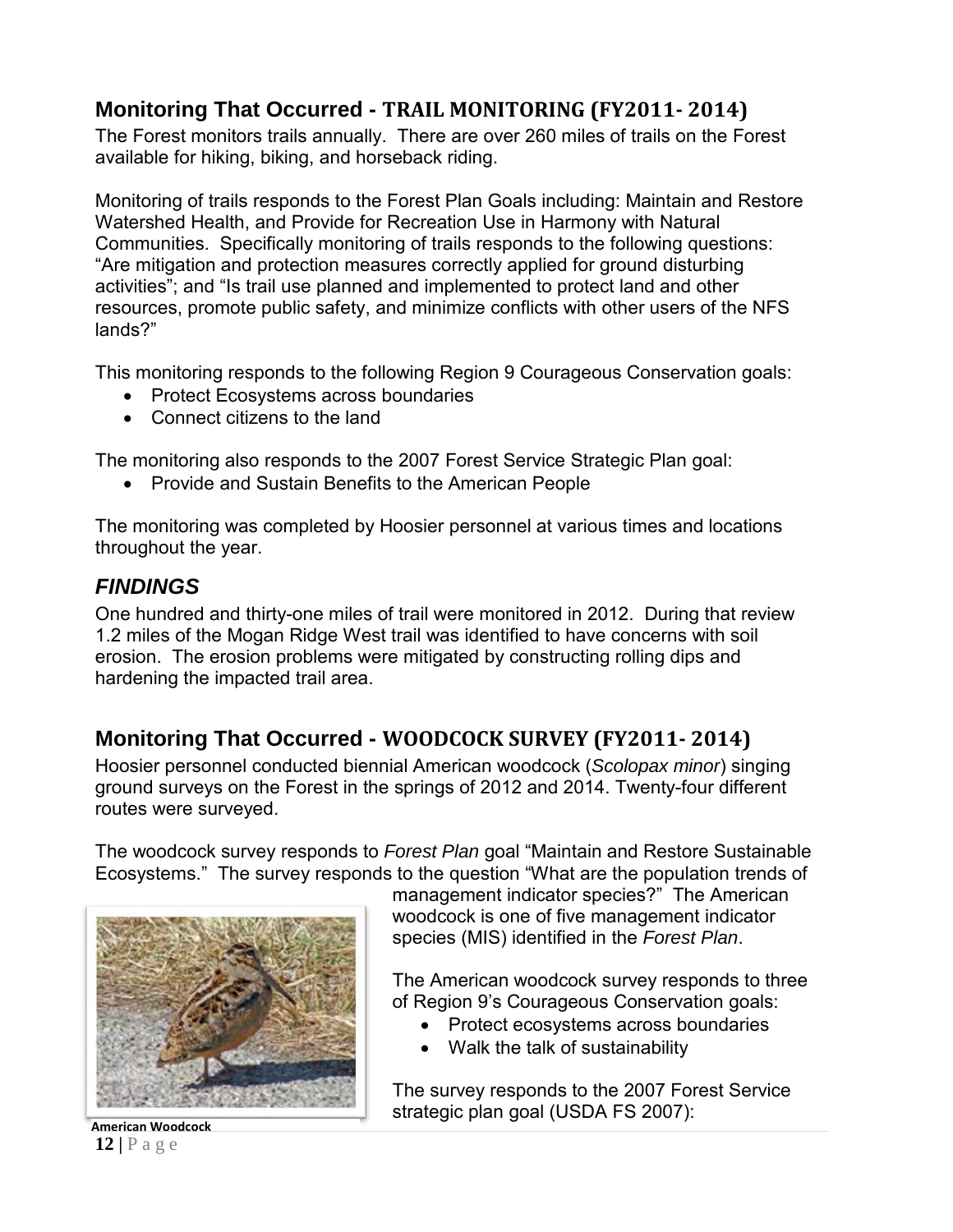• Restore, Sustain, and Enhance the Nation's Forests and Grasslands

The surveys were conducted between April 10 and April 30 using the rangewide Woodcock Singing Ground Survey developed by USDI Fish and Wildlife Service. The surveys began 22 minutes after sunset. Survey routes were approximately 3.6 miles in length with 10 equally spaced stops. Survey personnel recorded the number of individual peenting woodcock at each survey stop.

#### *FINDINGS*

#### 2012

A total of 24 peenting woodcock were heard on 25 routes. This equates to 0.96 peenting woodcock heard per route surveyed. Though the Hoosier's surveys shows a small decline, the average number of singing woodcock has remained stable for the past 10 years (Cooper and Rau 2012). However, because this is only the fourth measurement, it remains difficult to determine a trend because of the fluctuation over the four measurement years. The fluctuation may be in part a response to the addition of new surveyors with less experience and an addition in the number of routes being considered.

#### 2014

Fifteen peenting woodcock were heard on 11 routes. This equates to 0.6 peenting woodcock heard per route surveyed and is above the statewide breeding average of 0.21 woodcock heard per route. This number is, however, below the regional breeding index of 2.57 birds per route recorded by Cooper and Rau in 2014. The 2014 surveys were the fifth effort to monitor woodcock populations on the Hoosier. The 2014 results depict a decrease from the 2012 survey. It is important to note that three routes were added since the beginning of the survey in 2006.

# <span id="page-15-0"></span>**Additional Findings**

The IDNR, Division of Fish & Wildlife coordinated surveys of ruffed grouse (*Bonasa umbellus monticola*) breeding populations during the spring of 2011, 2012, and 2013 on the Hoosier (Backs 2011, Backs 2012, Backs 2013). The 2011 report found that, "For the second time (two consecutive years) since the roadside counts were initiated in 1953, no male ruffed grouse were heard along the roadside drumming routes" (Backs 2011). The 2013 report also revealed that "No drumming male ruffed grouse were heard…"

However, the 2012 report showed that two male ruffed grouse were heard along the roadside drumming routes. …[O]ne on a traditionally conducted control route and the other on a newly re-established route" (Backs 2012). Backs (2012) concluded "Ruffed grouse population levels are projected to drop below "viable population levels" within the next few years in portions of their existing range in south-central Indiana unless some intervention (e.g. timber harvests of sufficient intensity) or sizable natural disturbances occur across the forested landscape to create early successional forest habitats." (Figure 1). Indiana Department of Natural Resources is taking steps to ban hunting of ruffed grouse.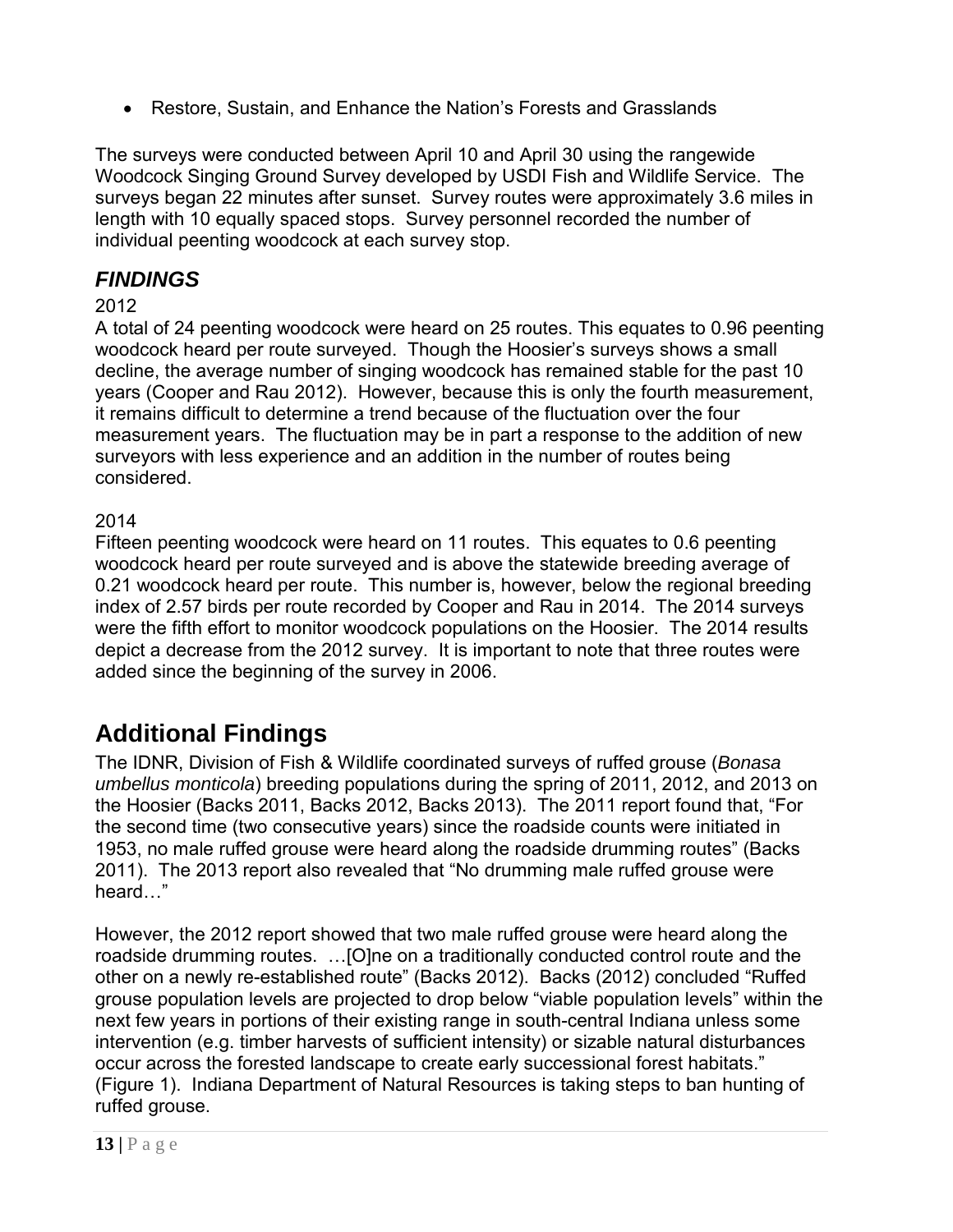

Figure 1. Indiana Grouse Population Trends

Hoosier Personnel have participated in the Spring Wildflower Foray since 2005. Three hikes occur on the Forest and the monitoring results of those hikes have been recorded over time. The specific hikes include the Wild Hyacinth Hike, Waldrip Cabin Hike, Hayes Trail, and Pate Hollow. The Wild Hyacinth and Waldrip Cabin hikes have been



**Garlic mustard (***Alliaria petiolata***)**

<span id="page-16-0"></span>going since 2005. The Pate Hollow hike began in 2010 and Hayes Trail hike in 2011. Nonnative invasive species are recorded on all of the hikes. Chickweed, either clammy or common (*Cerastium glomeratum* and *Stellaria media* respectively), has been recorded at one time in all the hike locations. Dandelion (*Taracacum offincinale*) and garlic mustard (*Alliara petiolate*) are found in the majority of areas as well. The Forest has a Forestwide program for treating nonnative invasive plant species using herbicides.

#### **Potential Monitoring Needs**

Monitoring data collected this year and in subsequent years will support the Forest's ability to evaluate current social, economic, and ecological conditions and trends.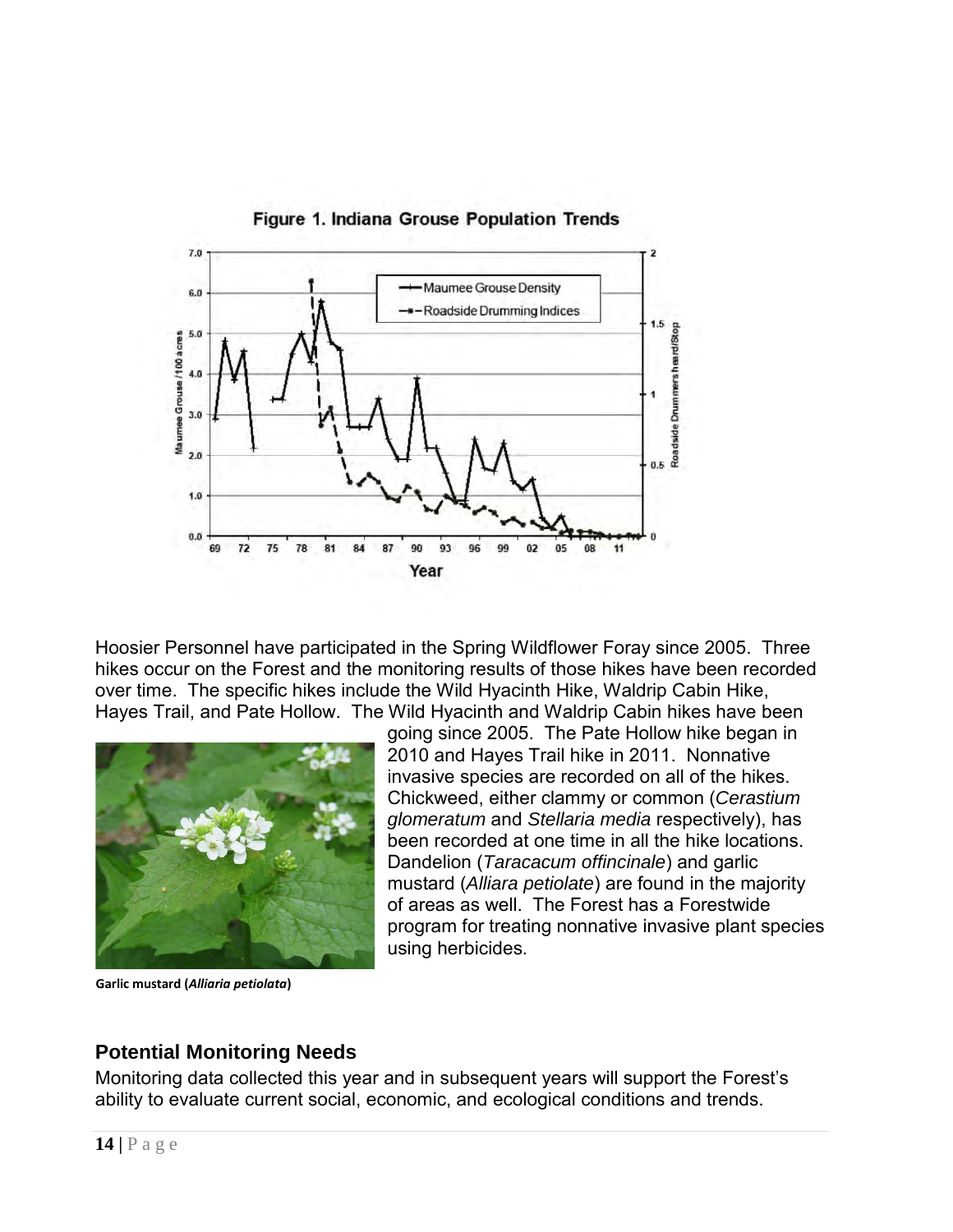Monitoring *Forest Plan* compliance and implementation will indicate if initial projections in the plan were adequate to meet the goals considered.

Monitoring of MIS identified in the plan will show how well the *Forest Plan* is helping to improve and maintain viable habitat for the five MIS species identified.

Overall, monitoring will help determine if activities need to be adjusted or strengthened halfway through the planning period to meet *Forest Plan* goals and objectives.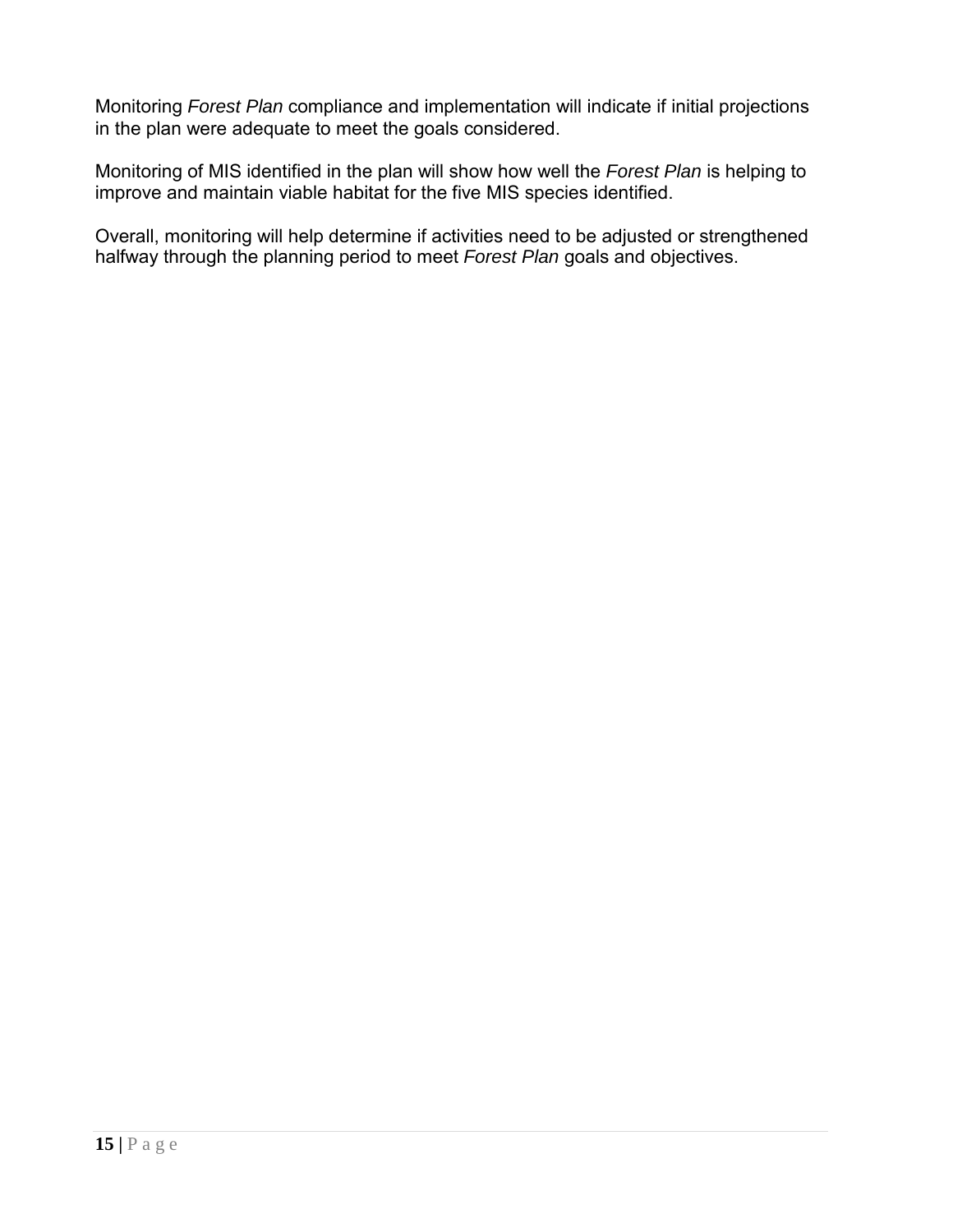# <span id="page-18-0"></span>**Literature Cited**

Backs, Steven E. 2011. 2011 spring breeding indices of ruffed grouse. Indiana Department of Natural Resources, Division of Fish & Wildlife, Wildlife management and research notes, no. 2019. 5 p.

Backs, Steven E. 2012. 2012 spring breeding indices of ruffed grouse. Indiana Department of Natural Resources, Division of Fish & Wildlife, Wildlife management and research notes, no. 1042. 6 p.

Backs, Steven E. 2013. 2013 spring breeding indices of ruffed grouse. Indiana Department of Natural Resources, Division of Fish & Wildlife, Wildlife management and research notes, no. 1060. 6 p.

Cooper, T.R., and R.D. Rau. 2012. American woodcock population status, 2012. U.S. Fish and Wildlife Service, Laurel, Maryland. 16 pp. [http://www.fws.gov/migratorybirds/NewReportsPublications/PopulationStatus/Woodcock](http://www.fws.gov/migratorybirds/NewReportsPublications/PopulationStatus/Woodcock/2012%20American%20Woodcock%20Population%20Status,%202012.pdf) [/2012%20American%20Woodcock%20Population%20Status,%202012.pdf](http://www.fws.gov/migratorybirds/NewReportsPublications/PopulationStatus/Woodcock/2012%20American%20Woodcock%20Population%20Status,%202012.pdf)

Doyle, Angie. 2014. FY 2014 Monitoring Report. File Code: 2360. September 16, 2014. On file with Hoosier National Forest, Bedford, IN.

Dunning, John B. 2003. Results of the breeding bird monitoring survey, Hoosier National Forest, Spring 2003. West Lafayette, IN: Department of Forestry and Natural Resources, Purdue University. [On file with: Hoosier National Forest, 811 Constitution Ave., Bedford, IN 47421].

Dunning, John B.; Bondo, Kristin. 2003. Results of the breeding bird monitoring survey, Hoosier National Forest, Spring 2002. West Lafayette, IN: Department of Forestry and Natural Resources, Purdue University. [On file with: Hoosier National Forest, 811 Constitution Ave., Bedford, IN 47421].

Dunning, John B.; Rea, Christopher M. 2001. Results of the breeding bird monitoring survey, Hoosier National Forest, spring 2001. West Lafayette, IN: Department of Forestry and Natural Resources, Purdue University. [On file with: Hoosier National Forest, 811 Constitution Ave., Bedford, IN 47421].

Dunning, John B.; Riegel, Jeffrey K. 2010. Results of the breeding bird monitoring survey Hoosier National Forest, summer 2010. West Lafayette, IN: Department of Forestry and Natural Resources, Purdue University. 9 p. [On file with: Hoosier National Forest, 811 Constitution Ave., Bedford, IN 47421].

Dunning, John B.; Riegel, Jeffrey K. 2012. Results of the breeding bird monitoring survey Hoosier National Forest, summer 2012. West Lafayette, IN: Department of